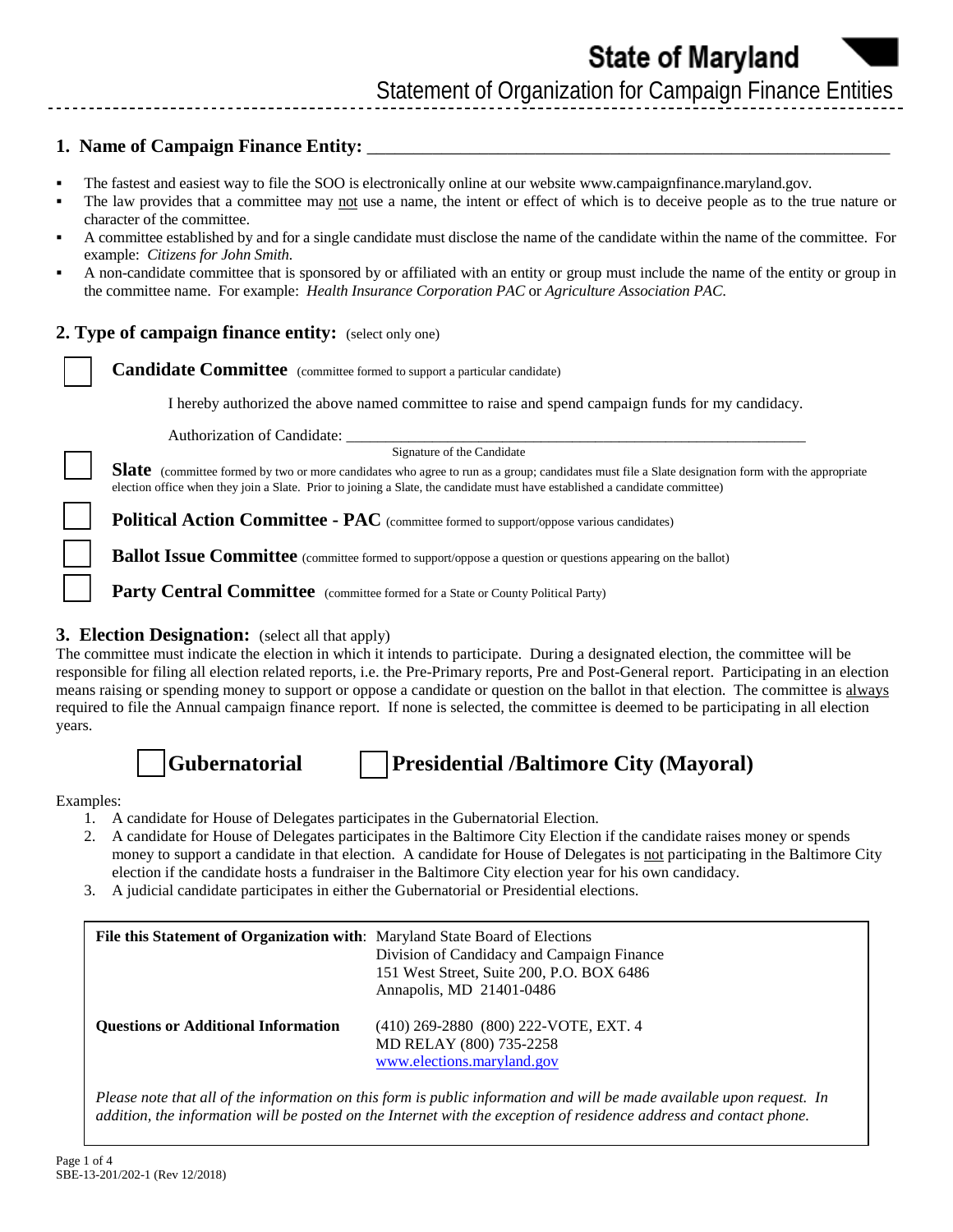# **4. This section applies to Political Action Committees (PACs) only.**

 **If you are sponsored by, or affiliated with, an entity or group, list the name of**  the entity or group:

# **Check the category that identifies your purpose, nature or special interest.**  (Include business or occupation, if any, that members of, or contributors to, the committee have in common. For example: *Nurses PAC* would check *Medical/Health Care*.)



**Other:** 

## **5. This section applies to Ballot Issue Committees only.**

Identify the Ballot Issue that the Committee is formed to *support*:

Identify the Ballot Issue that the Committee is formed to *oppose*:

### **Important Notices:**

**Conducting campaign finance activity prior to the filing of the statement of organization is prohibited. Once you have completed this form in its entirety, including all required signatures and filed it with the State Board of Elections, the entity named herein must open a bank account designated solely for this purpose and may begin raising and spending money.** 

**To serve as a chairman or treasurer an individual must:**

- **Be a registered voter of the State of Maryland and**
- **Be in good standing with the Candidacy and Campaign Finance Division and**
- **Have an active email address.**

**Each responsible officer of the committee must have an individual email account on record with SBE to access MD CRIS in order file and verify reports. A system generated temporary password will be sent to your email address on record at the time of registering the political committee. Once you log in, you must change your password. Responsible officers may not share the same email address for a political committee. Failure to have an email address on record will not relieve the committee or the responsible officers of their reporting obligations. If you did not give an email address at the time of registration, you need to update the committee registration page with that information.**

**The treasurer is responsible for all receipts and expenditures of the political committee. All assets received by or on behalf of the campaign finance entity must pass through the hands of the treasurer. Additionally, only the treasurer can disburse campaign funds. Maryland law requires that the treasurer keep a detailed and accurate account book on behalf of the campaign finance entity.** 

**A treasurer may not serve "in name only" and may not delegate any statutory responsibility to another person, including the candidate.** 

**The State Board satisfies all notice requirements under Title 13 by sending notices to addresses provided by the responsible officers.** 

**Late fees assessed against the committee must be paid with campaign funds.**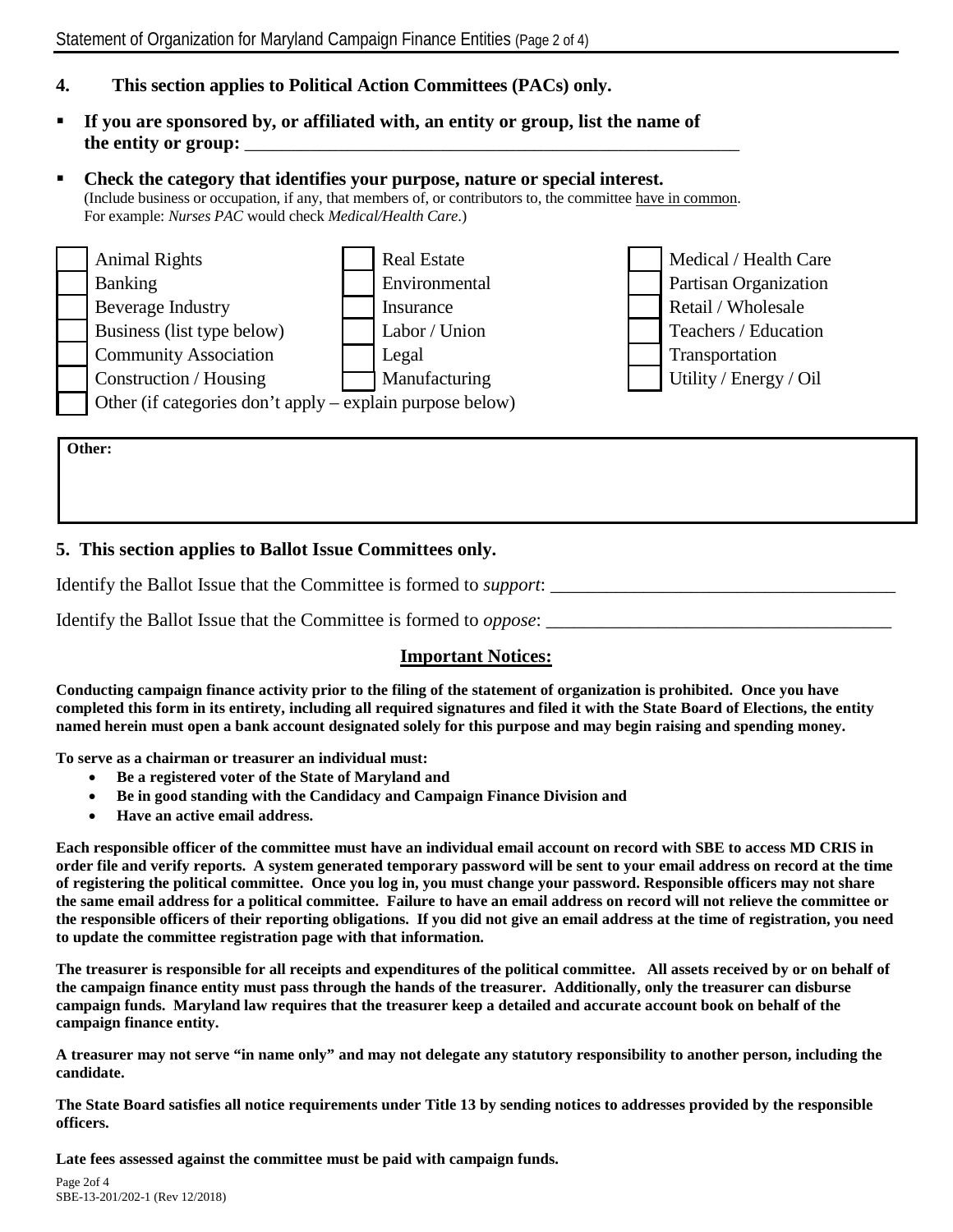|                                                                                                                                                                                                                                                                                                                                                                                                                                                                                                                                                                                                                                                                                                                                                                                                                                                                                                                                                                                                                                                | <b>Candidate</b>                                                                  |                                                                  |
|------------------------------------------------------------------------------------------------------------------------------------------------------------------------------------------------------------------------------------------------------------------------------------------------------------------------------------------------------------------------------------------------------------------------------------------------------------------------------------------------------------------------------------------------------------------------------------------------------------------------------------------------------------------------------------------------------------------------------------------------------------------------------------------------------------------------------------------------------------------------------------------------------------------------------------------------------------------------------------------------------------------------------------------------|-----------------------------------------------------------------------------------|------------------------------------------------------------------|
| <b>Full Name:</b>                                                                                                                                                                                                                                                                                                                                                                                                                                                                                                                                                                                                                                                                                                                                                                                                                                                                                                                                                                                                                              | County<br>of Residence:                                                           | Date<br>of Birth:                                                |
| <b>Residence Address:</b>                                                                                                                                                                                                                                                                                                                                                                                                                                                                                                                                                                                                                                                                                                                                                                                                                                                                                                                                                                                                                      | <b>Mailing Address:</b>                                                           |                                                                  |
| Number, Street, Apt. or Suite Number                                                                                                                                                                                                                                                                                                                                                                                                                                                                                                                                                                                                                                                                                                                                                                                                                                                                                                                                                                                                           | Number, Street, Apt. or Suite Number                                              |                                                                  |
|                                                                                                                                                                                                                                                                                                                                                                                                                                                                                                                                                                                                                                                                                                                                                                                                                                                                                                                                                                                                                                                |                                                                                   |                                                                  |
| City, State, and Zip Code                                                                                                                                                                                                                                                                                                                                                                                                                                                                                                                                                                                                                                                                                                                                                                                                                                                                                                                                                                                                                      | City, State, and Zip Code                                                         |                                                                  |
| <b>Contact Phone</b> (for Board use): $($                                                                                                                                                                                                                                                                                                                                                                                                                                                                                                                                                                                                                                                                                                                                                                                                                                                                                                                                                                                                      | Public Phone: ( )                                                                 |                                                                  |
| <b>E-Mail Address</b> (required):<br>Please enter one of the following:                                                                                                                                                                                                                                                                                                                                                                                                                                                                                                                                                                                                                                                                                                                                                                                                                                                                                                                                                                        | <b>Fax:</b> $($<br>) and the contract of the contract of $\overline{\phantom{a}}$ |                                                                  |
|                                                                                                                                                                                                                                                                                                                                                                                                                                                                                                                                                                                                                                                                                                                                                                                                                                                                                                                                                                                                                                                |                                                                                   |                                                                  |
|                                                                                                                                                                                                                                                                                                                                                                                                                                                                                                                                                                                                                                                                                                                                                                                                                                                                                                                                                                                                                                                |                                                                                   |                                                                  |
|                                                                                                                                                                                                                                                                                                                                                                                                                                                                                                                                                                                                                                                                                                                                                                                                                                                                                                                                                                                                                                                | <b>Appointment of Chairman</b>                                                    |                                                                  |
| <b>Full Name:</b>                                                                                                                                                                                                                                                                                                                                                                                                                                                                                                                                                                                                                                                                                                                                                                                                                                                                                                                                                                                                                              | <b>Date</b><br>of Birth:                                                          | Is the Chairman also the<br>candidate? $\Box$ Yes [<br>$\Box$ No |
| <b>Residence Address:</b>                                                                                                                                                                                                                                                                                                                                                                                                                                                                                                                                                                                                                                                                                                                                                                                                                                                                                                                                                                                                                      | <b>Mailing Address:</b>                                                           |                                                                  |
| Number, Street, Apt. or Suite Number                                                                                                                                                                                                                                                                                                                                                                                                                                                                                                                                                                                                                                                                                                                                                                                                                                                                                                                                                                                                           | Number, Street, Apt. or Suite Number                                              |                                                                  |
|                                                                                                                                                                                                                                                                                                                                                                                                                                                                                                                                                                                                                                                                                                                                                                                                                                                                                                                                                                                                                                                |                                                                                   |                                                                  |
| City, State, and Zip Code                                                                                                                                                                                                                                                                                                                                                                                                                                                                                                                                                                                                                                                                                                                                                                                                                                                                                                                                                                                                                      | City, State, and Zip Code                                                         |                                                                  |
| <b>Contact Phone</b> (for Board use): ( )                                                                                                                                                                                                                                                                                                                                                                                                                                                                                                                                                                                                                                                                                                                                                                                                                                                                                                                                                                                                      | <b>Public Phone:</b> (                                                            |                                                                  |
| <b>E-Mail Address</b> (required):                                                                                                                                                                                                                                                                                                                                                                                                                                                                                                                                                                                                                                                                                                                                                                                                                                                                                                                                                                                                              | Fax: $($                                                                          |                                                                  |
| Please enter one of the following:                                                                                                                                                                                                                                                                                                                                                                                                                                                                                                                                                                                                                                                                                                                                                                                                                                                                                                                                                                                                             |                                                                                   |                                                                  |
| Drivers License #                                                                                                                                                                                                                                                                                                                                                                                                                                                                                                                                                                                                                                                                                                                                                                                                                                                                                                                                                                                                                              |                                                                                   |                                                                  |
| Last Four Digits of SS#<br>I am a registered voter of: State: MARYLAND County:                                                                                                                                                                                                                                                                                                                                                                                                                                                                                                                                                                                                                                                                                                                                                                                                                                                                                                                                                                 |                                                                                   |                                                                  |
| I accept the appointment of Chairman until the final campaign finance report required by § 13-311 of the Election Law Article is filed or until a successor is duly<br>chosen and qualifies. I understand that I am required to follow the provisions of Title 13 of the Election Law Article, Annotated Code of Maryland with regard to the<br>manner in which this committee receives, spends, and reports money or valuable things to support/oppose State and local candidates or ballot issues. I am required to<br>keep my contact information current with the State Board in order to receive any notices. I will notify the State Board no later than 21 days before the next campaign<br>finance report of a change in my residential address. I understand that if I wish to resign, I must do so in writing, on the proper form, and file the resignation with the<br>State Board of Elections. I understand that the information I provide on this Statement of Organization may be used to change my voter registration address. |                                                                                   |                                                                  |
| Signature                                                                                                                                                                                                                                                                                                                                                                                                                                                                                                                                                                                                                                                                                                                                                                                                                                                                                                                                                                                                                                      |                                                                                   | Date                                                             |